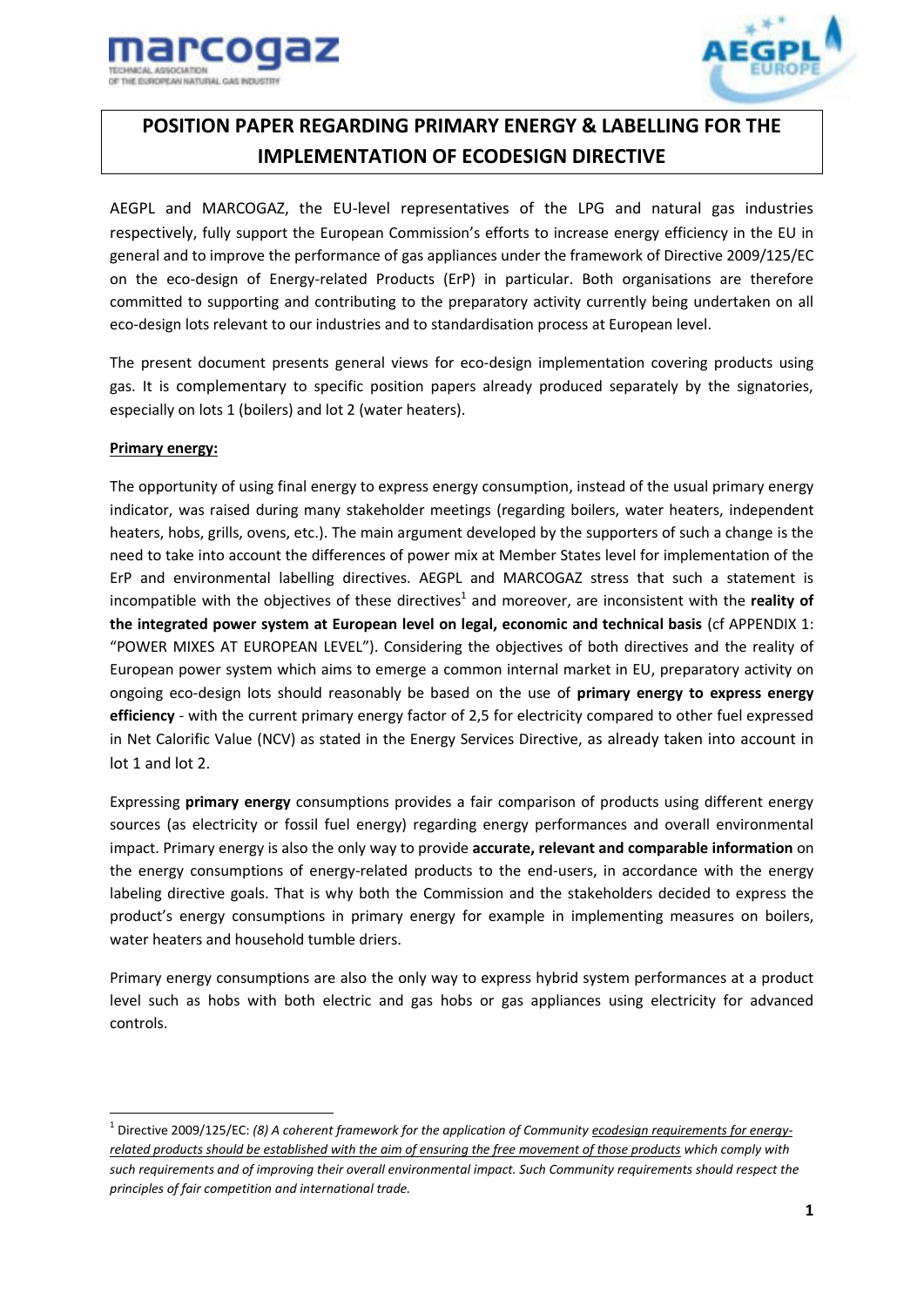



## **Labelling proposal:**

AEGPL and MARCOGAZ are in favour of an **Energy Label for domestic products to implement the measures of the eco-labelling directive.** Such a label should give European consumers a fair and simple basis to compare products that fulfil the same functions. Therefore, **a common label for gas or electric appliances based on primary** energy for ranking seems the most adapted option. Additional information can be provided, such as **annual consumptions of gas and electricity in billing units**. This label should remain simple (for example a common label for an entire hob and not for each cooking plate) and capable of reflecting the energy efficiency of all the technologies, even hybrid gas-electric ones (cf APPENDIX 2: "PRACTICAL EXAMPLE FOR MULTI ENERGY DOMESTIC HOBS EVALUATION"). In order to illustrate how a common label including primary energy could be used, we would like to suggest the following proposal for your consideration:



**We acknowledge that at this stage of the preparatory studies, policies for minimum requirements in the implementation of ErP directive, such as common gas and electricity requirements or separated requirements, should remain open.** We will therefore continue to support and contribute to preparatory studies and to upcoming stakeholders consultations organised by the Commission. While consultancy team should explore all the possibilities and consequences of the various scenarios for the implementing measures, we would like to stress on the other hand that this has to be done in a technology-neutral manner and keeping in mind the importance of being consistent with methodology used across all lots.

We look forward to continuing the cooperation with all stakeholders on the outstanding points outlined above and to the successful adoption of relevant implementing measures.

/m:

For AEGPL Ramón de Luis Serrano Executive President

authe

For MARCOGAZ Daniel Hec Secretary General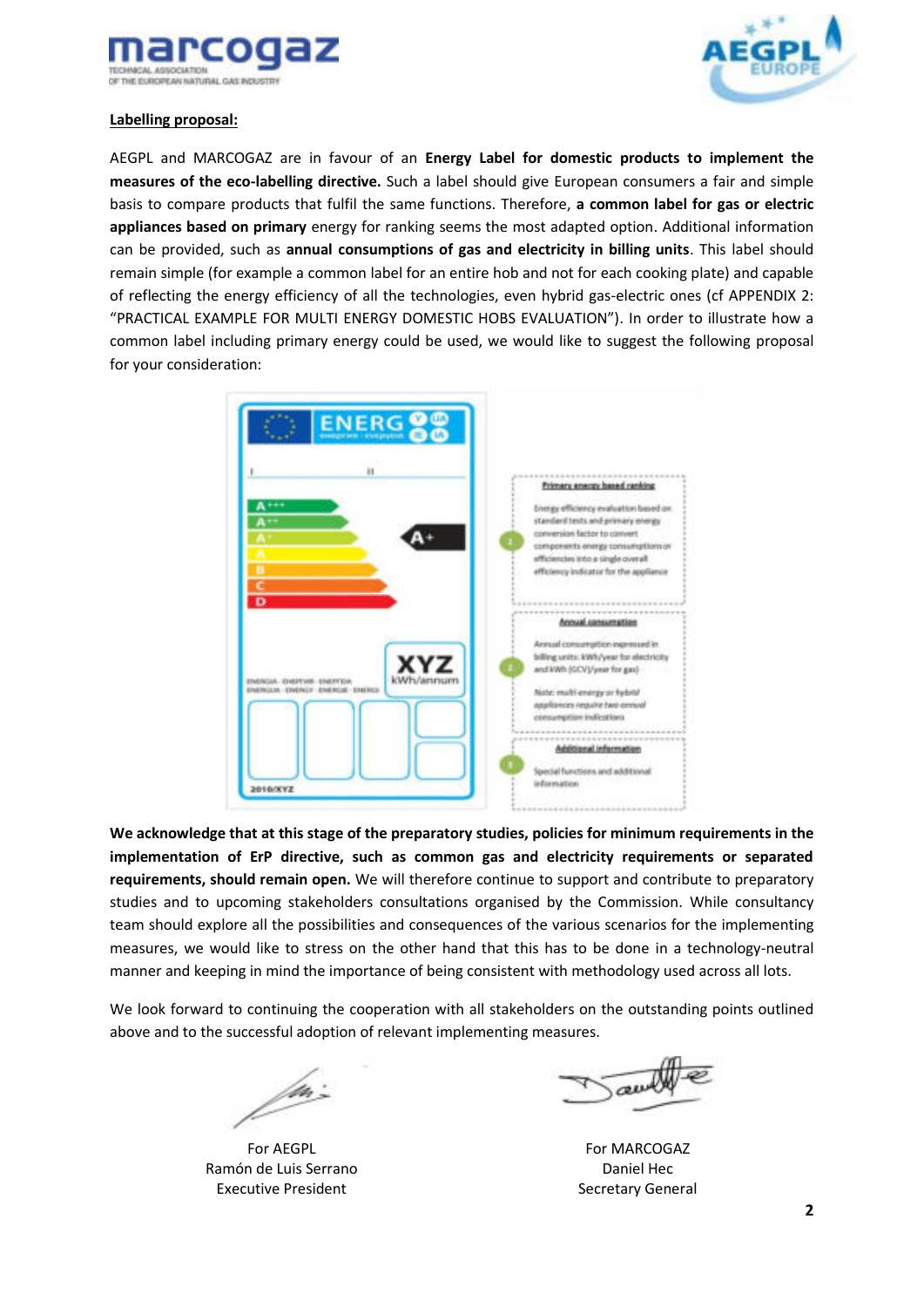



#### **APPENDIX 1: POWER MIXES AT EUROPEAN LEVEL**

#### **European power grid and production is a technical reality**.

Power grids are fully interconnected at UCTE level: the same frequency is used, strong exchanges are possible and effective between Member States, security of supply is insured at European level by unique load-frequency controls. In addition, strong interconnections exist with EEC network (2000 MW connection between France and Great Britain) and NORDEL network (1700 MW between Netherlands and Norway and 2200 MW between Sweden and Denmark). The European investment program to address some of the weak interconnections (such as Spain – France) is being implemented, and will lead in the near future to a grid with technical capacities of massive power exchange throughout Europe without constraints. In this context, considering power grid and production at a Member State level is a conventional accounting outlook, but unrealistic for European policies.

## **European power grid and production is a legal reality**.

Making an interconnected internal electricity market is one of the European Union's (EU's) priority objectives since 1997, as laid down in the Communication of the Commission "an energy policy for Europe". A number of similar statements on the matter have been published by the Commission since then. Some of them are listed below:

- Decision No [1364/2006/EC](http://eur-lex.europa.eu/smartapi/cgi/sga_doc?smartapi!celexplus!prod!DocNumber&lg=en&type_doc=Decision&an_doc=2006&nu_doc=1364) of the European Parliament and of the Council of 6 September 2006 laying down guidelines for trans-European energy networks and repealing Decision [96/391/EC](http://eur-lex.europa.eu/smartapi/cgi/sga_doc?smartapi!celexplus!prod!DocNumber&lg=en&type_doc=Decision&an_doc=1996&nu_doc=391)  and Decision N[o 1229/2003/EC](http://eur-lex.europa.eu/smartapi/cgi/sga_doc?smartapi!celexplus!prod!DocNumber&lg=en&type_doc=Decision&an_doc=2003&nu_doc=1229)
- Communication of 10 January 2007 from the Commission to the Council and the European Parliament entitled "Priority Interconnection Plan», which highlights the importance of considerable investment in the existing electricity networks along with rapid development of their interconnections.
- The 2008 Green Paper entitled "Towards a secure, sustainable and competitive European energy network"
- Regulation (EC) No [67/2010](http://eur-lex.europa.eu/LexUriServ/LexUriServ.do?uri=CELEX:32010R0067:EN:NOT) of the European Parliament and of the Council of 30 November 2009 laying down general rules for the granting of Community financial aid in the field of trans-European networks
- Etc…

The emergence of an internal market in electricity has been the aim of three successive directives. The most recent one, directive 2009/72 CE clearly stresses the importance of an internal market in several of its "recitals"

*The internal market in electricity, which has been progressively implemented throughout the Community since 1999, aims to deliver real choice for all consumers of the European Union, be they citizens or businesses, new business opportunities and more cross-border trade, so as to achieve efficiency gains, competitive prices, and higher standards of service, and to contribute to security of supply and sustainability. (57) With a view to creating an internal market in electricity, Member States should foster the integration of their national markets and the cooperation of system operators at Community and regional level, also incorporating isolated systems forming electricity islands that persist in the Community.*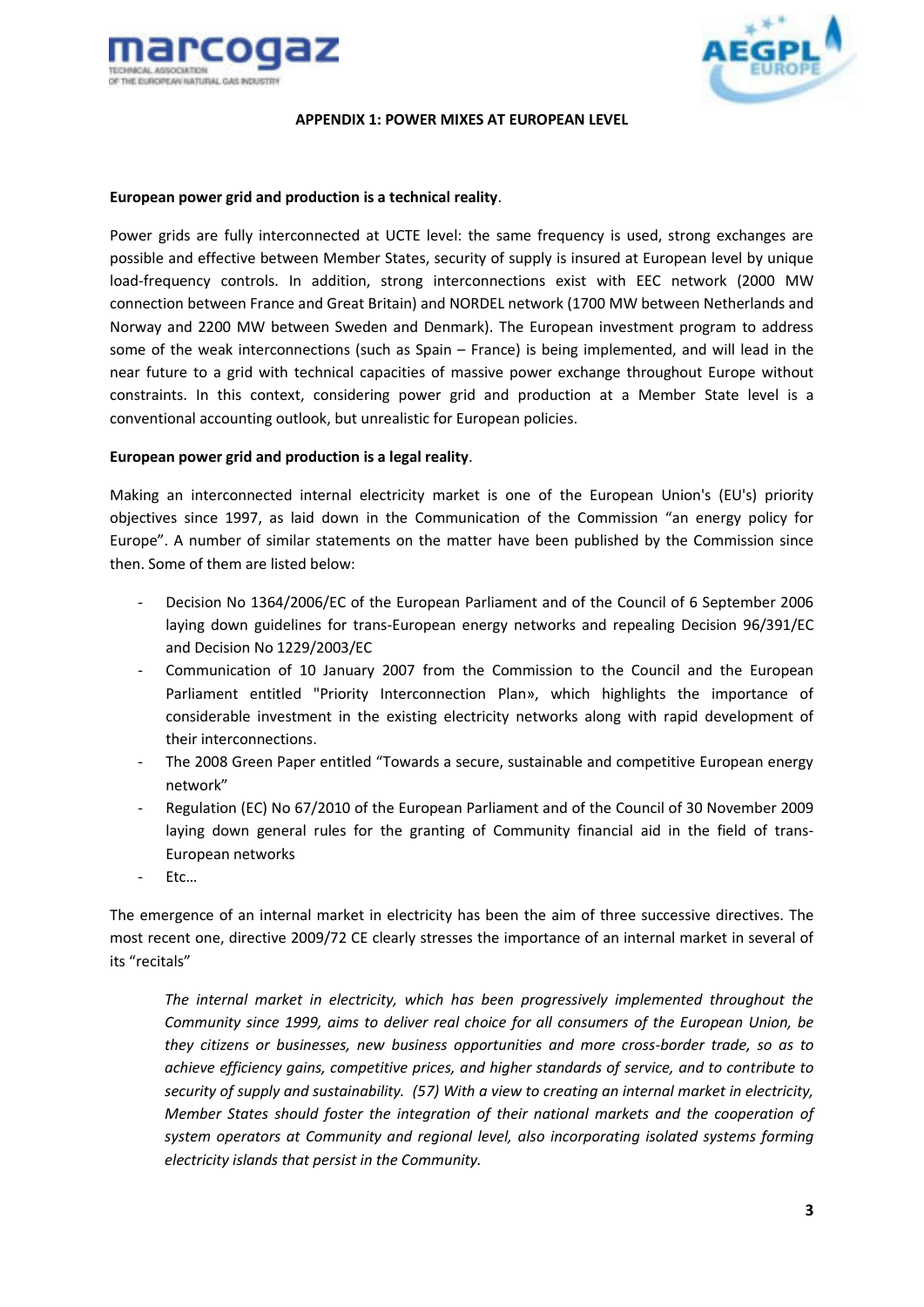



*(58) The development of a true internal market in electricity, through a network connected across the Community, should be one of the main goals of this Directive and regulatory issues on crossborder interconnections and regional markets should, therefore, be one of the main tasks of the regulatory authorities, in close cooperation with the Agency where relevant.* 

The regulation No 714/2009 of the European parliament and of the council of the 13 July 2009 on conditions for access to the network for cross-border exchanges in electricity and repealing regulation also highlights the importance of completing the internal market in electricity and creating interconnection capacities to achieve the objective of a well-functioning, efficient and open internal market.

Therefore, implementing measures of directives ErP and environmental labeling should not lead to the impression of separate national markets for electricity. On the contrary, the immediate perspective of an internal market should be reflected in the implementing measures, as was the case for the ETS directive 2009/29/EC.

## **European power grid and production is an economic reality**

With the emergence of a unique price of electricity in Europe, European power grid and production is an economic reality. The Central West European price market coupling and the Central West European-Nordic tight volume coupling are fully operational since November 2010, extending the former western European market between France, Belgium, Luxembourg and Netherlands (EPEX)<sup>2</sup>. Therefore, a common economic optimization will be possible at a European Level with the consequences of phasing out most expensive power plants (i.e. old oil or coal fired power plants which are also the most polluting ones) if energy savings are achieved, regardless of the localization of the power plants and the savings in the European Union.

Considering technical, legal and economic reality of European power grid and production, AEGPL and MARCOGAZ argue that a unique primary energy factor for electricity should not only be used by Member States but should be the basis of studies feeding into the work of the European Commission. AEGPL and MARCOGAZ acknowledge that the emission factor of 2, 5 compared to fuel expressed in Net Calorific Value as proposed in Annex I of Energy Services Directive reflects the reality of present power production in European Union. We would also like to underline that the present factor should be used, and not a hypothetic future factor considering possible technical evolution of power production. The latter option would indeed result in uncertainties on the process for such evaluation and on the benefits obtained by the addition of both energy efficiency progresses on production side and on end-use side.

<u>.</u>

<sup>&</sup>lt;sup>2</sup> Press release : <u>http://static.epexspot.com/document/10989/20101110\_CWE-ITVC%20Launch.pdf</u>